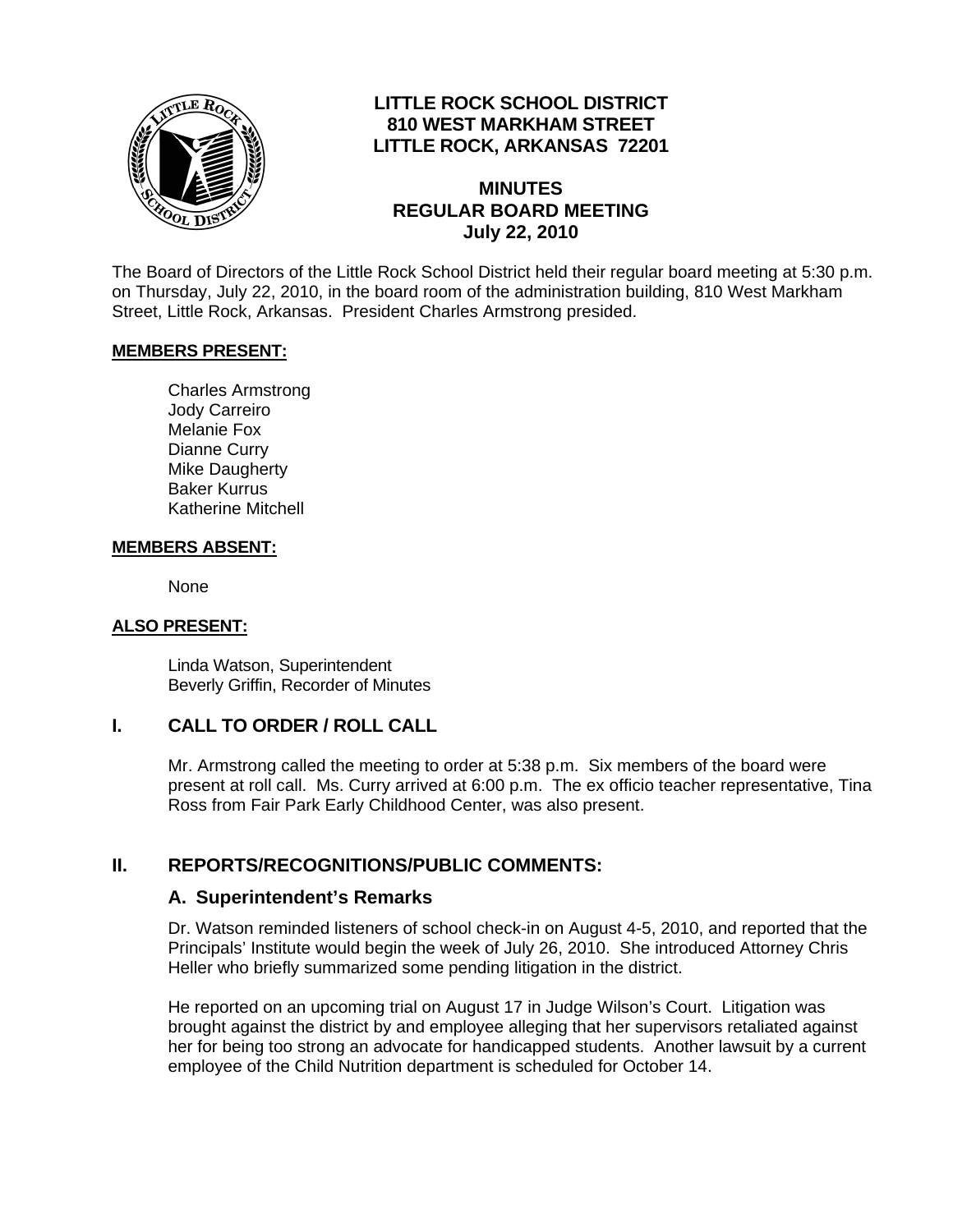Regarding the district's motion to enforce the settlement agreement, Mr. Heller reported that he was meeting with potential witnesses, and he has asked Judge Miller to provide a scheduling order which has not yet been received. Counsel for the Arkansas Department of Education has responded that he is preparing to provide information that was given to the University of Arkansas Office of Educational Policy that was used to develop their latest study.

## **B. Remarks from Citizens**

**Carrie Stewart**, a fourth grade teacher at Watson Elementary School, addressed the board and spoke in favor of continuing to use *America's Choice*. She provided a handout of information which was compiled with the assistance of the new principal at Watson. She expressed belief that the staff at Watson was stable, and that the former principal was an instructional leader who helped the staff fully implement the *America's Choice* model to help the students at Watson to be successful.

# **C. Little Rock PTA Council**

**Henri Smothers**, the PTA Council president, greeted the board and offered a brief overview of current Council efforts to encourage PTA membership and participation. Council members and PTA presidents have spent the summer planning and preparing for a successful school year. The first PTA Council meeting will be held at Roberts Elementary School in September.

### **D. Little Rock Classroom Teachers Association**

**Cathy Kohler** addressed the board and welcomed Henri Smothers as the new PTA Council president. Ms. Kohler reported being very busy over the summer getting ready for the new school year. She reported that she had attended the discipline and handbook committee meeting, and had attended a meeting to assist in developing the school improvement grant application.

Ms. Kohler expressed support for the board and administration and encouraged an environment of trust, cooperation and respect. She also stated support for the agreement reached between the board and Dr. Cohn, indicating that she was glad he would be involved in efforts of team building and cooperative relationships.

# **III. REPORTS AND COMMUNICATIONS**

### **A. Remarks from Board Members**

**Dr. Mitchell** thanked teachers and administrators who worked diligently with students to improve achievement across the district. She encouraged principals, teachers and parents to become involved in the educational process. She especially noted the progress of the students at Mabelvale, Franklin and Geyer Springs Elementary schools where there was exceptional student achievement.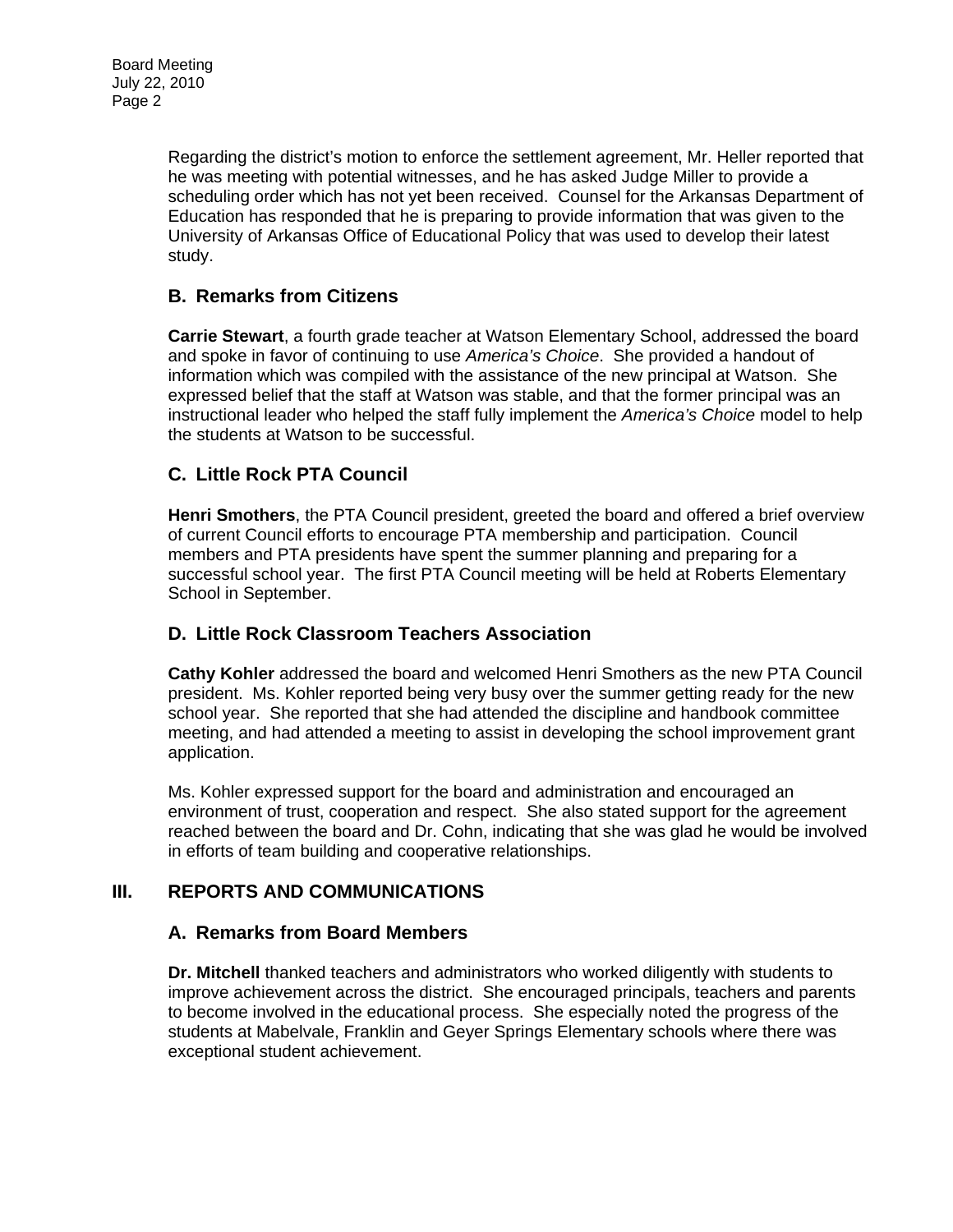**Mr. Armstrong** reported that he had attended the key ceremony at the new Roberts Elementary School on the previous Monday. He expressed pleasure in the beautiful new facility and remarked that it was his hope that someday soon all schools across the district would be upgraded and improved.

## **B. Update: Roberts Elementary School**

**Barbara Anderson**, principal of Roberts Elementary School, addressed the board providing a brief and enthusiastic overview of the progress and planning for the upcoming year. She introduced the assistant principal, Misty Sims. Highlights included:

- − plans to have a mural installed on the wall of the library;
- − placement of painted wooden benches and seats provided by the PTA;
- − staff members have been hired, and many of them attended a meeting at Izzy's in July;
- − the PTA has held their second meeting and has elected officers;
- − Ms. Anderson has met with families in the apartment complex on Chenal;
- − Bancorp South will provide a breakfast for the teachers on their first day back to work;
- − Dr. Sain will meet with staff and assist in writing the mission statement, goals and guiding principals.
- − a Saturday tour for staff only is scheduled;
- − a meet and greet night is scheduled for parents on August 17;
- − the official dedication ceremony will be held on Sunday, September 19;
- − 702 students are currently registered to attend.

Steve St. John, construction manager, was present and provided a brief overview of progress:

- − the building is substantially complete, with the exception of the cafeteria floor tile;
- − construction trailers will be removed, and landscaping will be completed within two or three weeks;
- − the traffic signal will be installed by August 5, but won't be operational until August 14;
- − the signage will be installed on or before August 18, and a monument sign will be placed within 3 or 4 weeks;
- − furniture has been delivered and is being assembled.

### **C. Update: Cloverdale Aerospace Charter School**

Principal **Willie Vinson** provided an overview of progress in preparing to reopen Cloverdale as the Aerospace Charter School. He noted the major component of restructuring was the reconstitution of the school staff. Fifty-one (51) percent of the staff will be new to the school with teachers applying specifically to work at Cloverdale and within the aerospace theme curriculum. The recent job fair brought candidates from Tennessee, Texas, Missouri and surrounding states.

Mr. Vinson also reported that Lisa Mack would be coordinating the aerospace curriculum for all  $6<sup>th</sup>$  graders, which will be integrated throughout the curriculum. The plans also include sending teachers and students to space camp in support of the aerospace theme.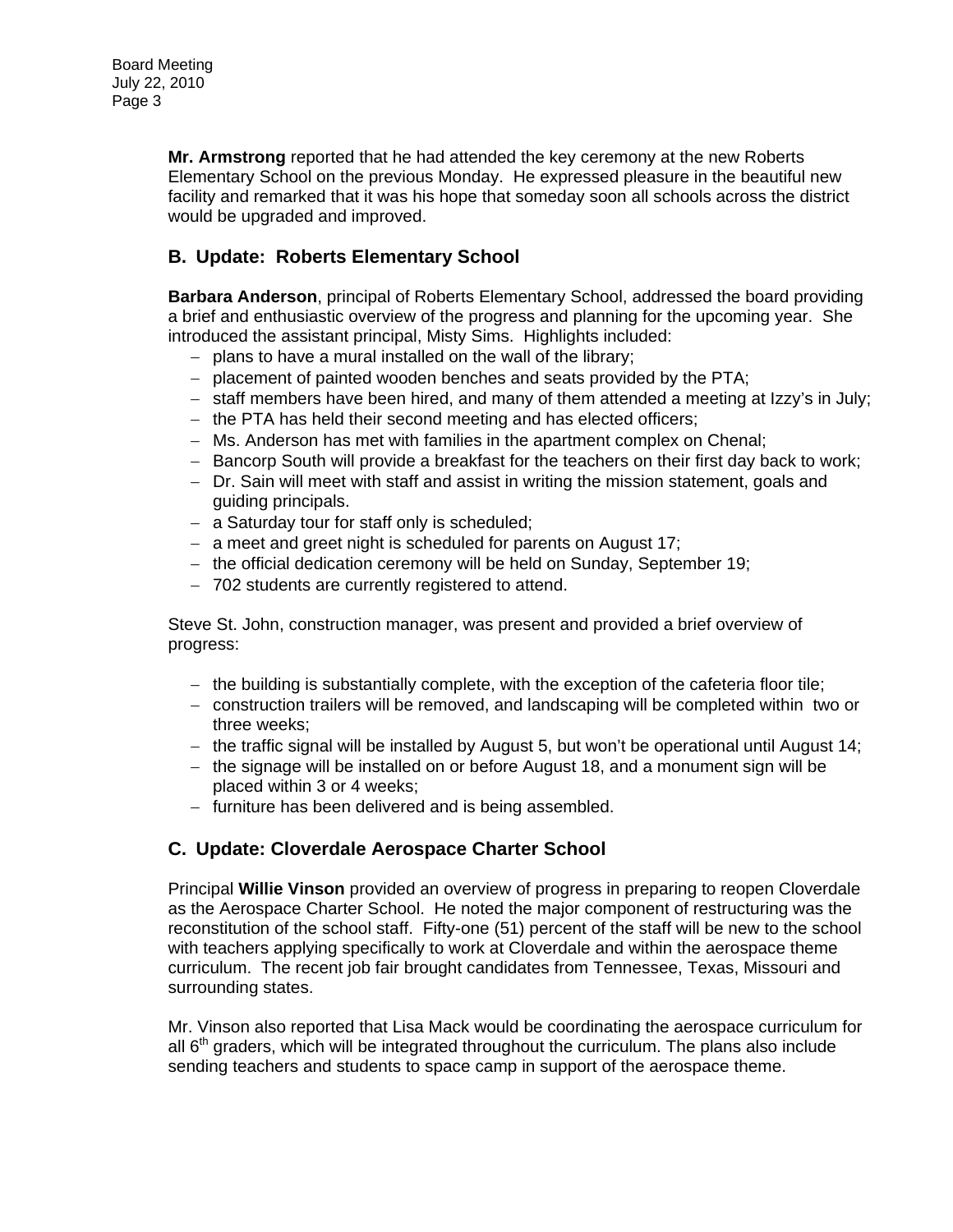Mr. Vinson announced that a community festival would be held at Cloverdale on Saturday afternoon from 1:00 p.m. to 5:00 p.m. Thirteen businesses and agencies near the school are supporting the effort to include as many area residents as possible.

Expected improvements to the school and campus include additional parking availability at the school for staff and parents and completion of the restroom renovations. Smart Boards have been mounted in the classrooms, with the expected completion in October or November.

#### **D. Quarterly Report from Schools on Improvement and School Improvement Specialists**

Mr. Glasgow reviewed the progress reports provided for the board from the school improvement specialists. Each school had submitted an update of progress toward compliance with their school improvement plans. It was reported that the elementary schools all agreed the SOAR assessments were their most valuable tool in improving student achievement. Classroom walk-through and the "assessment wall" were also regarded highly by the principals for assisting in increasing student performance.

Improvement strategies included the reorganization of school leadership teams to make them more effective, an increased emphasis on parental involvement, more support for teachers to become instructional leaders; an increased integration of math and literacy throughout all subject areas, and efforts to increase parental support for after school tutoring.

Secondary principals also recognized SOAR assessments as their number one tool for improving student achievement. In addition, reading intervention classes at the middle schools, double-blocking math and literacy, the additional resource of math and literacy coaches, classroom walkthroughs and emphasis on data review were credited with aiding increases in student achievement.

Dr. Phil Clark, Ms. Isophene Jones, and Dr. James Jennings were present to respond to questions from the board. They discussed their perception of the amount of support for implementation of school improvement, implementation of the individual school ACSIP plan, and the varying resources available to building leaders and teachers.

Board members expressed concerns regarding the implementation of ACSIP plans, allocation of resources, and the interventions used to assist students. They asked that the school improvement specialists identify which interventions have been successful and which need to be eliminated due to their ineffectiveness. They were also asked to incorporate information from the PRE department to determine cost effectiveness of some of the intervention programs.

# **E. PRE July 2010 Quarterly Report**

The PRE Quarterly Report was provided in the board's agenda. Dr. Karen DeJarnette and Dennis Glasgow were present to respond to questions.

Board members asked questions about reading intervention at the secondary level. Dr. DeJarnette and Mr. Glasgow responded, noting that  $10<sup>th</sup>$  and  $11<sup>th</sup>$  grade students aren't tested, but that of those tested 3,385 students did not score at the proficient or advanced level.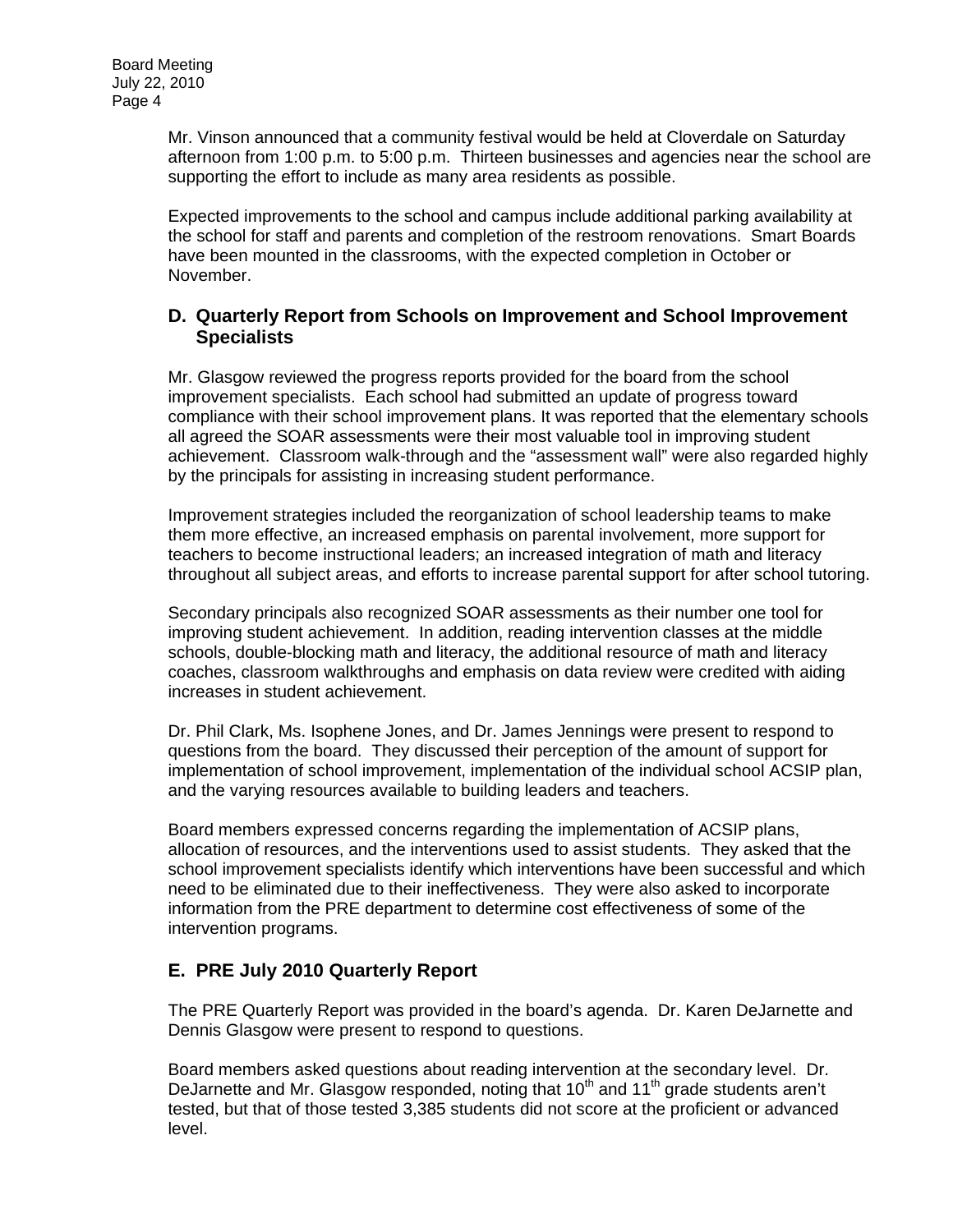These 3,385 students would be those targeted for intervention through Read 180 or America's Choice. Mr. Glasgow reported that America's Choice is a whole school intervention, meaning that all teachers in the school are trained to use various strategies, work shop models, and research-based strategies to work with all their students to improve achievement across the curriculum.

The "ramp-up" program served 259 students to provide targeted intervention strategies in literacy and mathematics. This is the state mandated implementation of America's Choice and the state paid for teacher training and materials for 100 students per grade level in literacy and math. The LRSD has added to the amount paid by the state in order to increase the number of students served.

Dr. Watson responded to questions regarding the tracking and monitoring of student progress in the intervention programs, including tagging students in the district's database. A more in-depth report is to be provided in August.

Maurecia Robinson addressed statistical questions regarding information provided in the report. Mr. Kurrus asked for additional statistical analysis on larger groups of students to determine if the programs used for intervention are effective. He expressed concern about the lack of context in the reports and for a recommendation from the superintendent on a reduction of programs which have proved to be ineffective.

*The board recessed at 7:37 and resumed at 7:53 p.m.* 

# **F. Update: Strategic Plan**

Dr. Watson reported that a contract for services to assist with implementation of the strategic plan had been forwarded to Dr. Carl Cohn. As requested by the board, the contract was reviewed by the LRSD procurement department and attorneys. Dr. Cohn expects to be in Little Rock by the agenda meeting in August, and plans to attend the regular August 26 board meeting.

In response to a question from Ms. Fox, Dr. Watson reported that annual and five-year improvement goals would be established for each school and that the school leadership teams would participate in the development of these goals as they complete their individual school ACSIP plans. These individual plans would become a part of the district-wide ACSIP plan.

### **G. Budget Update**

Mr. Bailey was present. Later in the meeting, he provided a budget process handout for the board's review. Additional information will be provided as the annual budget is compiled and prepared for submission to the ADE.

### **H. Internal Auditors Report**

Mr. Becker's report was provided as part of the board's agenda. He was not present.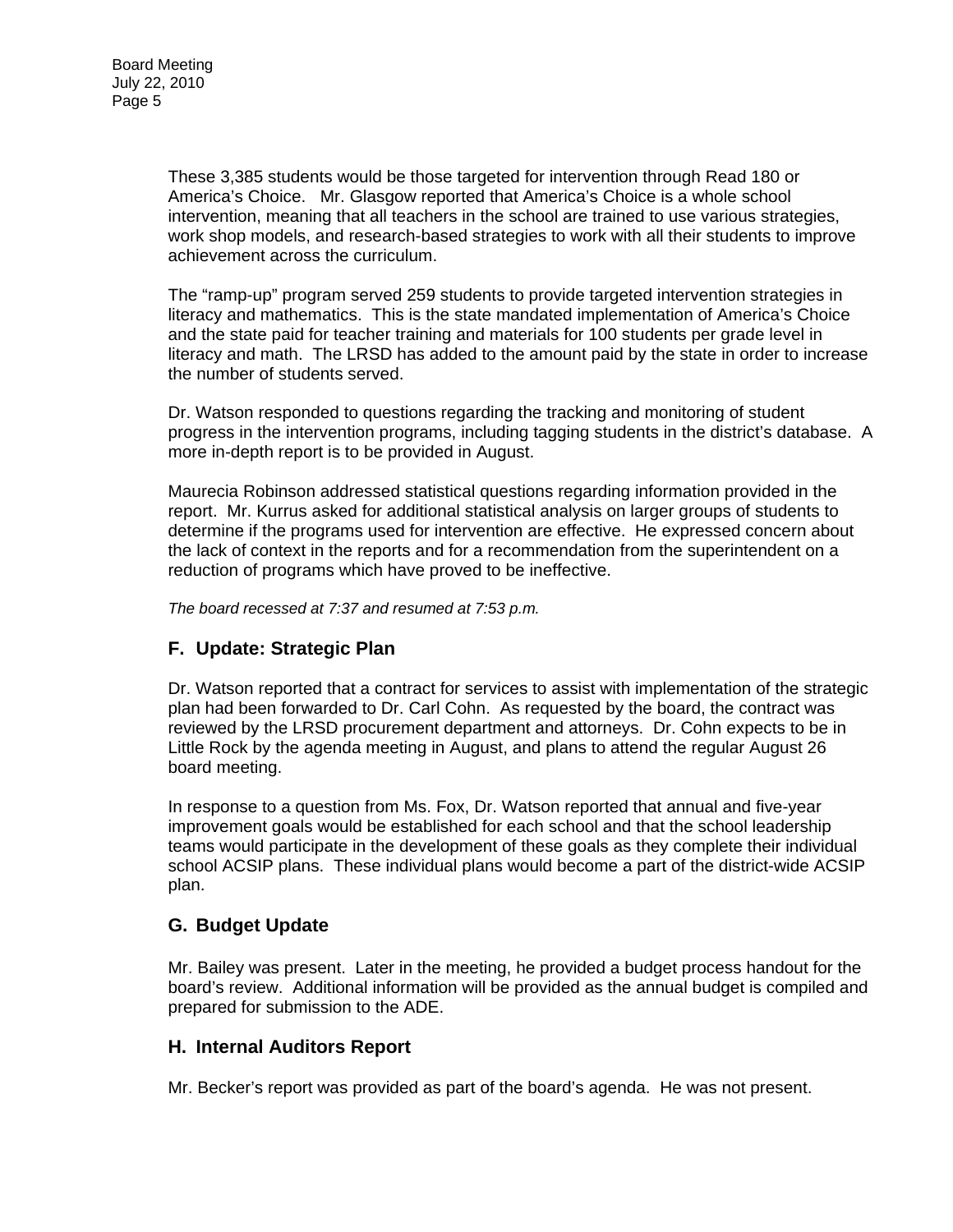# **IV. APPROVAL OF ROUTINE MATTERS**

#### **A. Minutes**

Minutes from the regular board meeting held on June 24, 2010 and from a special meeting held on July 8, 2010, were presented for the board's review and approval. Mr. Carreiro made a motion to approve the minutes as presented. Ms. Fox seconded the motion and it **carried unanimously**.

#### **V. ADMINISTRATION**

### **A. Superintendent's Contract Extension**

Dr. Daugherty requested an addition to the agenda for the board's consideration: the extension of the superintendent's contract. rThe current contract has an expiration date of June 30, 2011, and by Arkansas law may be renewed annually for a term not to exceed three years.

Dr. Daugherty made a motion to extend the contract for a period of one additional year; Dr. Mitchell seconded the motion. On a roll call vote, the **motion failed 3-4**, with Dr. Daugherty, Dr. Mitchell and Ms. Curry voting in favor. Ms. Fox, Mr. Kurrus, Mr. Carreiro and Mr. Armstrong voted no.

### **VI. EDUCATIONAL SERVICES**

### **A. North Central Association AdvancEd / NCA**

The administration presented a recommendation to revise the North Central Association / AdvancEd district accreditation review on a five year cycle rather than the current annual accreditation of ten schools at a time.

LRSD schools have been individually NCA accredited for many years, some since 1924. NCA has now changed to AdvancEd/NCA and provides an opportunity to participate in a process to achieve district-wide accreditation. Individual staff members, departments and board members would participate in the process culminating in a review by peers from accredited national urban school districts. The accreditation would be renewed every five years.

Ms. Curry moved to approve the administration's recommendation; Dr. Mitchell seconded the motion and it **carried unanimously**.

#### **SUSPENSION OF THE RULES:**

### **ADE – Grant Submission: School Improvement Grant Funds**

Mr. Carreiro offered a motion to suspend the rules to consider the submission of three school improvement grant applications. Ms. Curry seconded the motion, and it **carried unanimously**.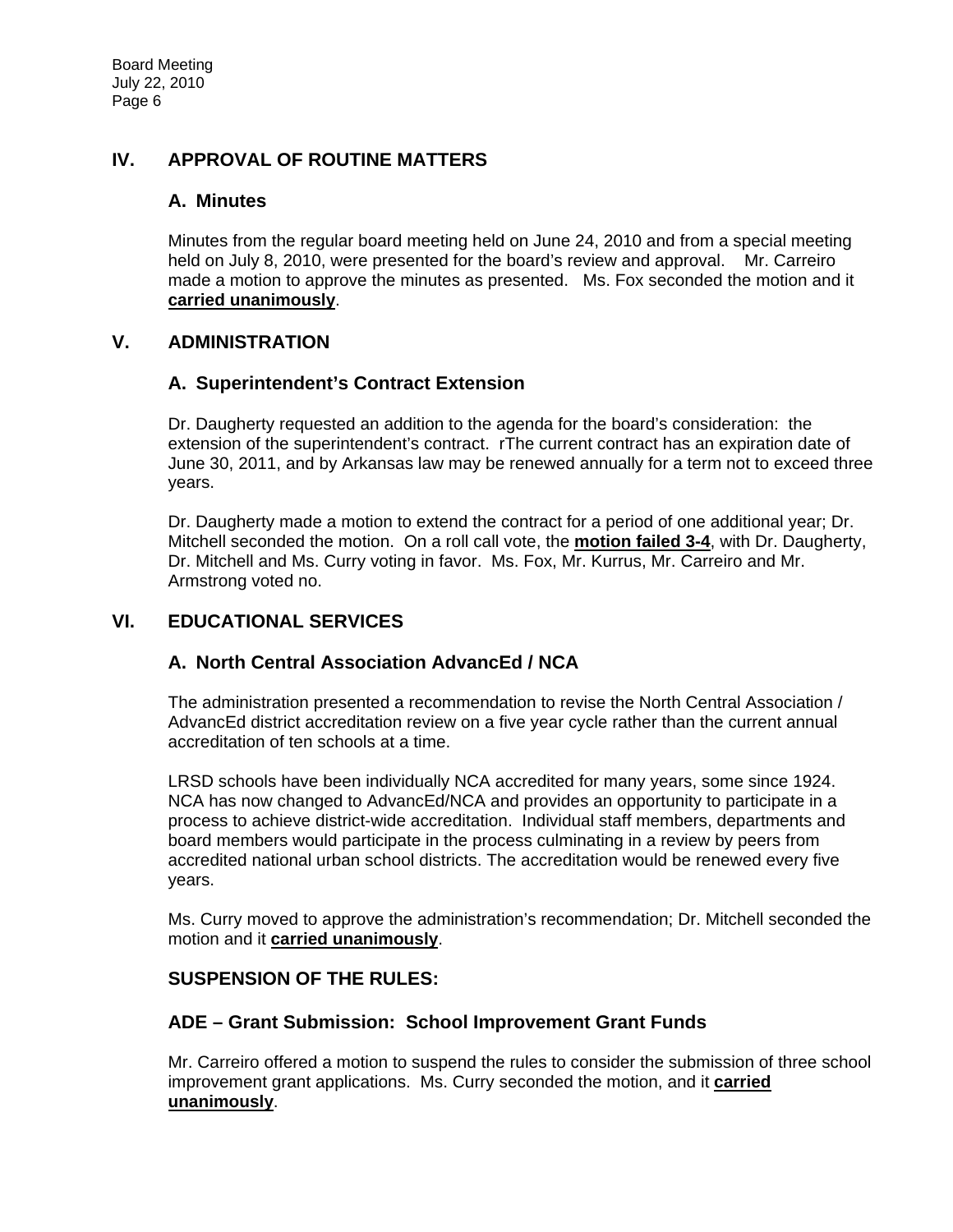Linda Young requested approval of three school improvement grant applications to the Arkansas Department of Education. She responded to questions from the board regarding the submissions for Hall High School, J. A. Fair High School and Cloverdale Aerospace Charter School. Mr. Carreiro asked if the board would be given an opportunity to review the entire grant application packets once they were completed; Ms. Young agreed. In the meantime, the critical elements of the application were reviewed in brief. Each of the schools will utilize grant funds to implement early prevention of dropout strategies. As many of the strategies as possible will be implemented immediately in order to get off to a strong start for the 2010-11 school year.

Dr. Watson reported that the grant funds would allow the schools to broaden some of the things they were already doing with the addition of resources to provide additional student support, more dropout prevention, and possibly a social worker-type employee, to help keep students in school. It was noted that Cloverdale has had two school improvement grants in the past. The funds have been used for extensive summer programs.

Dr. Watson reported that the Hall and Cloverdale applications are nearly complete, and it is her intent to submit all three applications immediately. However, if the J. A. Fair application is not complete, she would ask the board to return next week to approve that submission in a separate vote.

Ms. Curry made a motion to authorize the administration to submit the grants for Hall and Cloverdale, and to also submit the application for J. A. Fair if it is complete by the due date. Dr. Daugherty seconded the motion and it **carried 6-1**, with Ms. Fox casting the no vote.

### **VII. HUMAN RESOURCES**

# **A. Personnel Changes**

Routine personnel changes were printed in the board's agenda. Mr. Carreiro moved to approve the personnel changes as presented. Ms. Curry seconded the motion and it **carried unanimously**.

Additional administrative assignments were recommended for approval:

- − **Karen James** was recommended for appointment to the position of Director of Early Literacy / Early Childhood. Dr. Mitchell moved to approve the recommendation; Dr. Daugherty seconded the motion and it **carried 6-1**, with Ms. Fox casting the no vote.
- − **Karissa Nichols** was recommended for the position of assistant principal at Hall High School. Ms. Fox moved to approve the recommendation. Mr. Carreiro seconded the motion, and it **carried unanimously**.
- − **Stephanie England** was recommended for the position of principal of Watson Elementary principal. Ms. Fox made a motion to approve the recommendation; Ms. Curry seconded the motion and it **carried unanimously**.